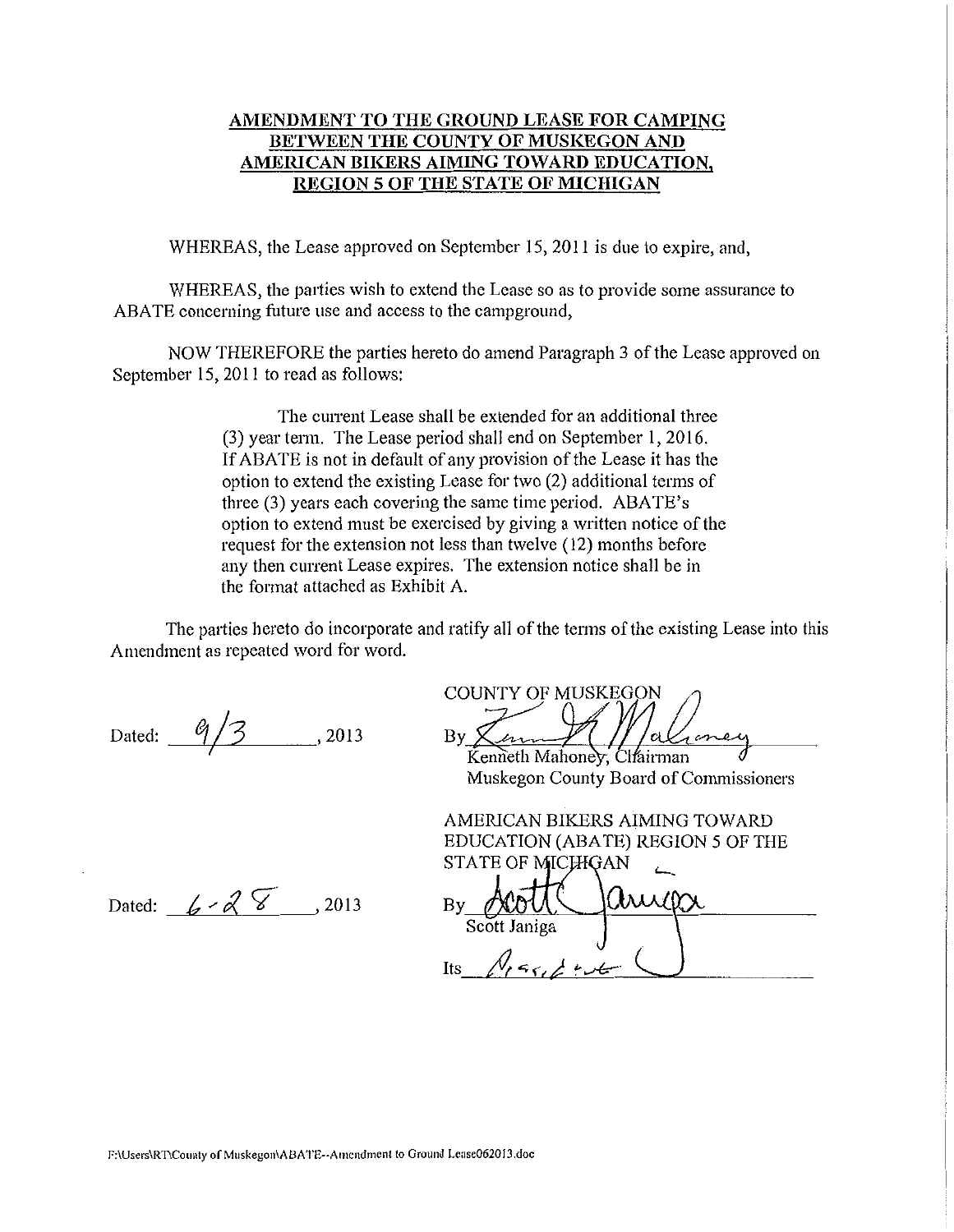#### EXHIBIT A

### **NOTICE OF EXERCISE OF OPTION**

TO: County of Muskegon

NOTICE IS HEREBY GIVEN, in accordance with Paragraph 3 of the Lease, made and executed between the County of Muskegon and American Bikers Aiming Toward Education ("ABATE"), Region 5 of the State of Michigan, dated  $\frac{2}{2}$ //3, that ABATE hereby exercises the option to extend the Lease and agrees continue to follow the Lease provisions as written.

Dated: *Qf*q/2013 I

American Bikers Aiming Toward Education (ABATE) Region 5 of the State of Michigan

By:  $\alpha$  or  $\alpha$ 

 $10na$ Its:  $\theta$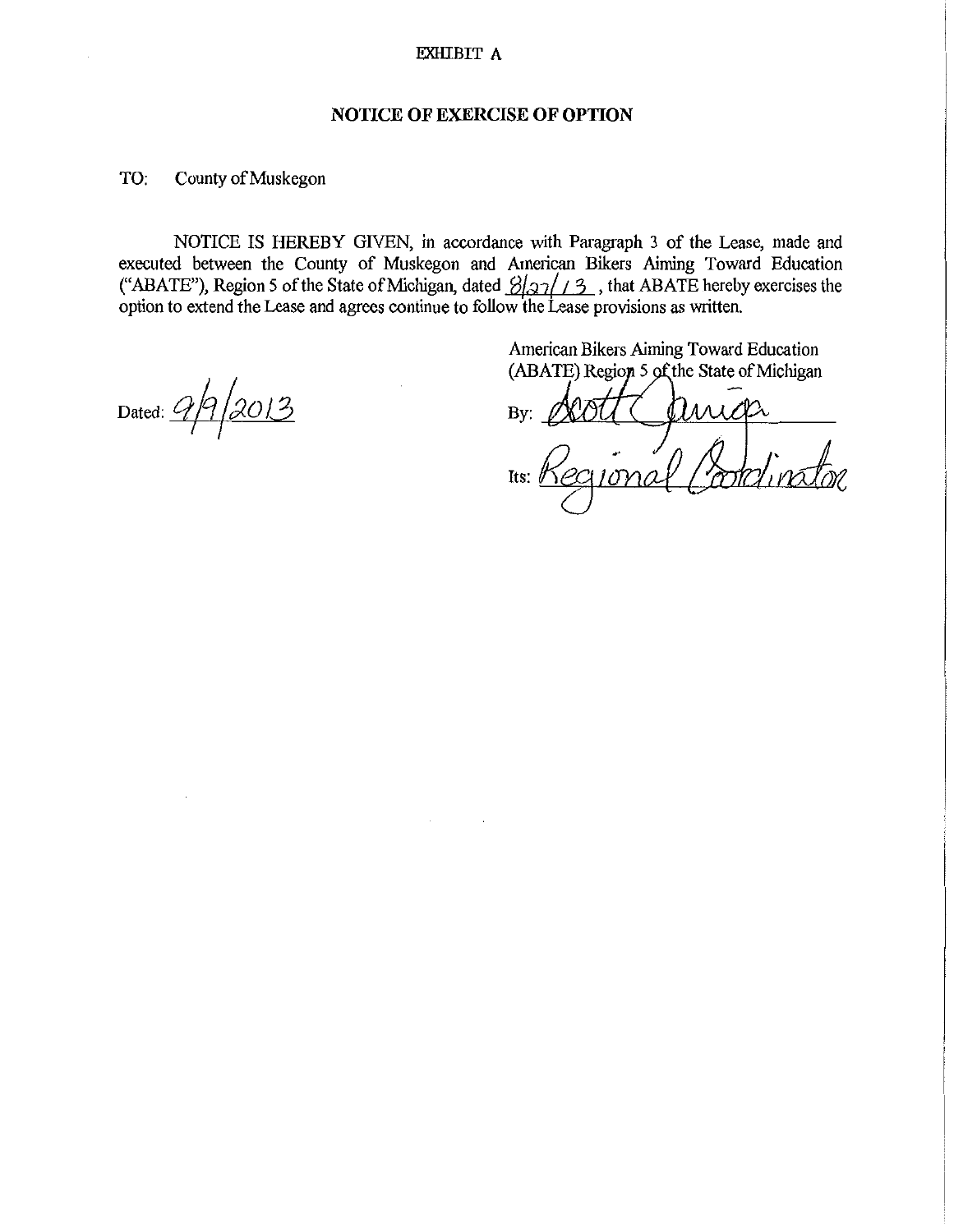# **GROUND LEASE FOR CAMPING BETWEEN THE COUNTY OF MUSKEGON AND AMERICAN BIKERS AIMING TOWARD EDUCATION, REGION 5 OF THE STATE OF MICHIGAN**

This Lease (the "Lease") is entered into on  $\frac{9}{27}$ , 2011 between the County of Muskegon, a Michigan municipal corporation, with offices at 990 Terrace Street, Muskegon, Michigan 49942, ("Lessor" or "County") and American Bikers Aiming Toward Education, ("ABATE"), Region 5 of the State of Michigan, with offices at P.O. Box 309, Milford, Michigan 48381-0390, on the terms and conditions set forth below.

1. Purpose. The purpose of this Lease is to provide for camping facilities to be used by ABATE volunteers during the 2012-2013 Bike Time event and the Hot Rod Magazine 2012 Power Tour.

2. Premises. Lessor leases to ABATE and ABATE leases from Lessor real property located in the City of Muskegon, Muskegon County, Michigan, commonly referred to as 825 W. Western Avenue, or more particularly described in the attached Exhibit A. It is estimated that the Premises will accommodate fifty (50) campsites.

3. Term. This Lease shall be for two separate periods during 2012, specifically June 2-4, 2012 and July 20-22, 2012 and a date to be determined based on the 2013 Bike Time event.

4. Rent. ABATE shall pay to the Lessor an amount equal to five (5%) of the gross profit from the rental of campsites on the premises during the term of this Lease. Profit shall be defined as the entire income of the event, less reasonable costs incurred by ABATE. ABATE shall submit payment to Lessor within thirty (30) days after the termination of the Lease. In addition to payment, ABATE shall submit to Lessor a complete fmancial report showing the basis upon which the rent was calculated.

5. Gross Profit. The term gross profit as used in this Lease shall mean the revenue generated by ABATE during the Bike Time events and the Hot Rod Magazine 2012 Power Tour, including without limitation, any sales, rental, vendor and merchandise proceeds.

6. Record Keeping Report and Audits. ABATE shall keep an accurate record of the income activities resulting from the conduct of the Bike Time events and the Hot Rod Magazine 2012 Power Tour. Such record shall be open to inspection by authorized representatives of Lessor at all times reasonable. All supporting records, documents, books and accounts shall be kept and retained by ABATE for a period of twelve (12) months and made available to the Lessor upon request.

7. Use. The Premises may be used for camping and for parking for ABATE volunteers, who are also camping on the Premises, during the period of the Lease. It is understood that ABATE will not construct any improvements or structures on the leased Premises.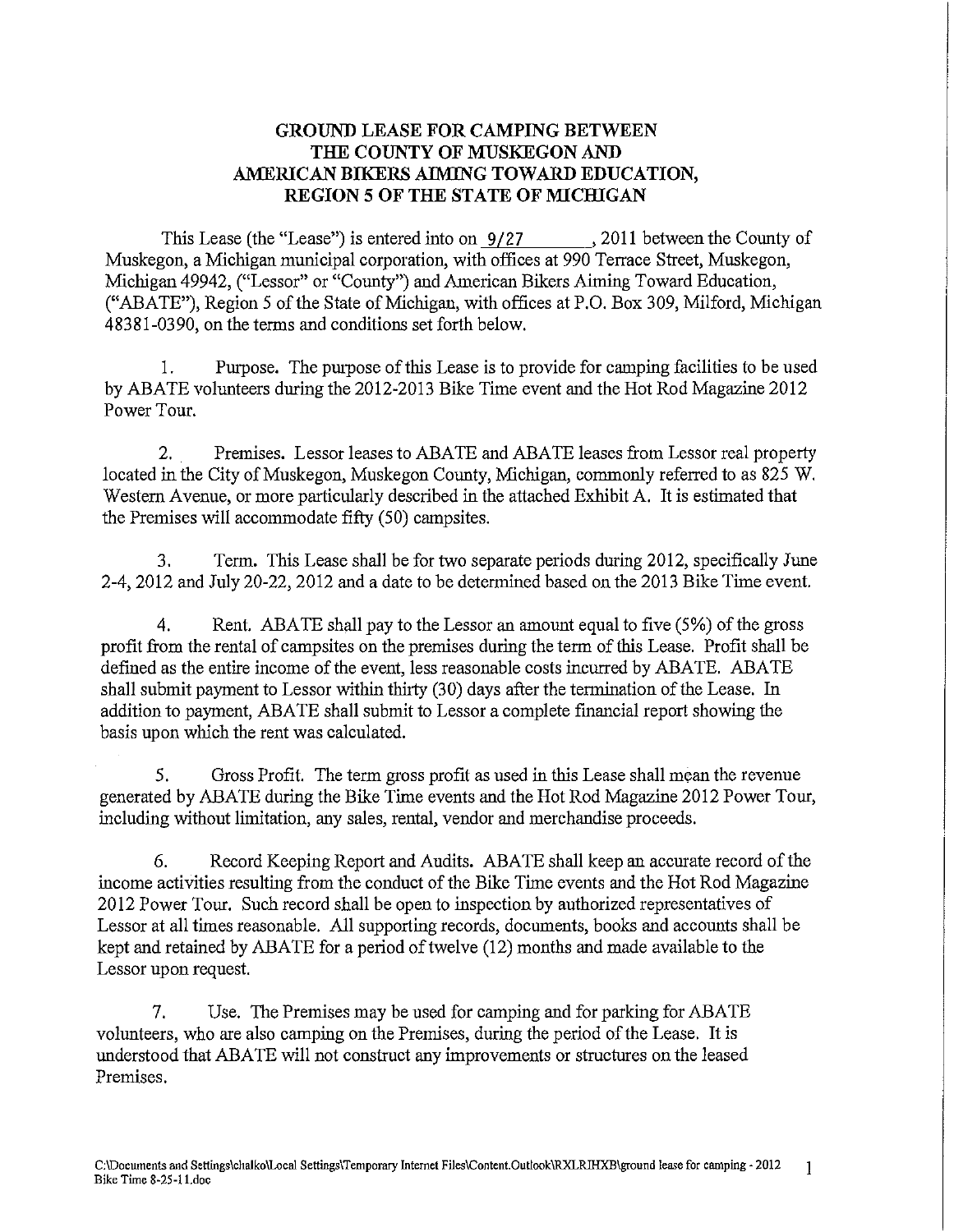8. Responsibilities of ABATE. ABATE agrees to assume all responsibilities with regard to managing parking and camping on the Premises, including, but not limited to paying any and all out-of-pocket costs which might be associated therewith, including, if necessary, any payments which may need to be made to either parking personnel or supervisors thereof, it being the understanding of the parties hereto that the undertaking by ABATE shall be at absolutely no cost to Lessor. Furthermore, parties agree and acknowledge that the Premises is not to be substantially altered, without prior written authorization from Lessor, and that any and all costs of such alteration, if authorized, would have to be borne by ABATE. Provided finally, ABATE agrees to return the Premises to its original condition, ordinary wear and tear excepted, upon completion of activities.

9. Government Permits and Local Ordinances. It is ABATE's obligation under this Lease to obtain all necessary governmental permits and approvals for its proposed use of the Premises during the periods of June 2-4, 2012 and July 20-22, 2012 and a date to be determined based on the 2013 Bike Time event. ABATE agrees to proceed in good faith and with diligence to obtain these permits and consents. If any necessary permits or approvals cannot be obtained by May 1, 2012 for the 2012 event and May 1, 2013 for the 2013 event, ABATE or Lessor may elect to terminate this Lease without any further liability to either party.

10. Liability Insurance. ABATE agrees to indemnify and hold Lessor harmless from any and all liability which might be incuned as a result of negligence on the part of ABATE supervisors, employees and/or volunteers. In addition, ABATE agrees to maintain comprehensive general liability insurance in the minimum amount of One Million Dollars (\$1,000,000.00) per occunence and to name Lessor as an additional insured. The insurance policy shall carry an endorsement requiring that Lessor shall be given immediate written notice prior to any change in or any cancellation of the policy. Certificates of all insurance polices shall be delivered to Lessor no later than May 1, 2012 for the 2012 event and May 1, 2013 for the 2013 event. Lessor and ABATE and all patties claiming under them mutually waive any right of recovery against each other for any loss occurring to the Premises or as a result of activities conducted on the Premises, which is covered by insurance, regardless of the cause of the damage or loss. Each insurance policy covering the Premises shall contain an endorsement recognizing this mutual release by Lessor and ABATE and waiving all rights of subrogation by their respective insurers.

11. Signs. Upon Lessor's written approval, ABATE may erect, maintain and remove signs, appropriate to its business operation, in or about the Premises as ABATE may deem necessary or desirable. The signs shall be in compliance with all governmental regulations and be harmonious in size, style and content with those of Lessor and any adjoining office or offices or Lessor.

12. Right of Inspection. Lessor and its authorized officers, employees, assigns, contractors and sub-contractors shall have the right, (at such times as may be reasonable under the circumstances and with as little intenuption to ABATE's operation as is reasonably practical) to enter upon the Premises to inspect such Premises at reasonable intervals, during regular hours, (or at anytime in the event of an emergency) to determine whether ABATE has complied with and is complying with the terms and conditions of this agreement and Lease with respect to the Premises.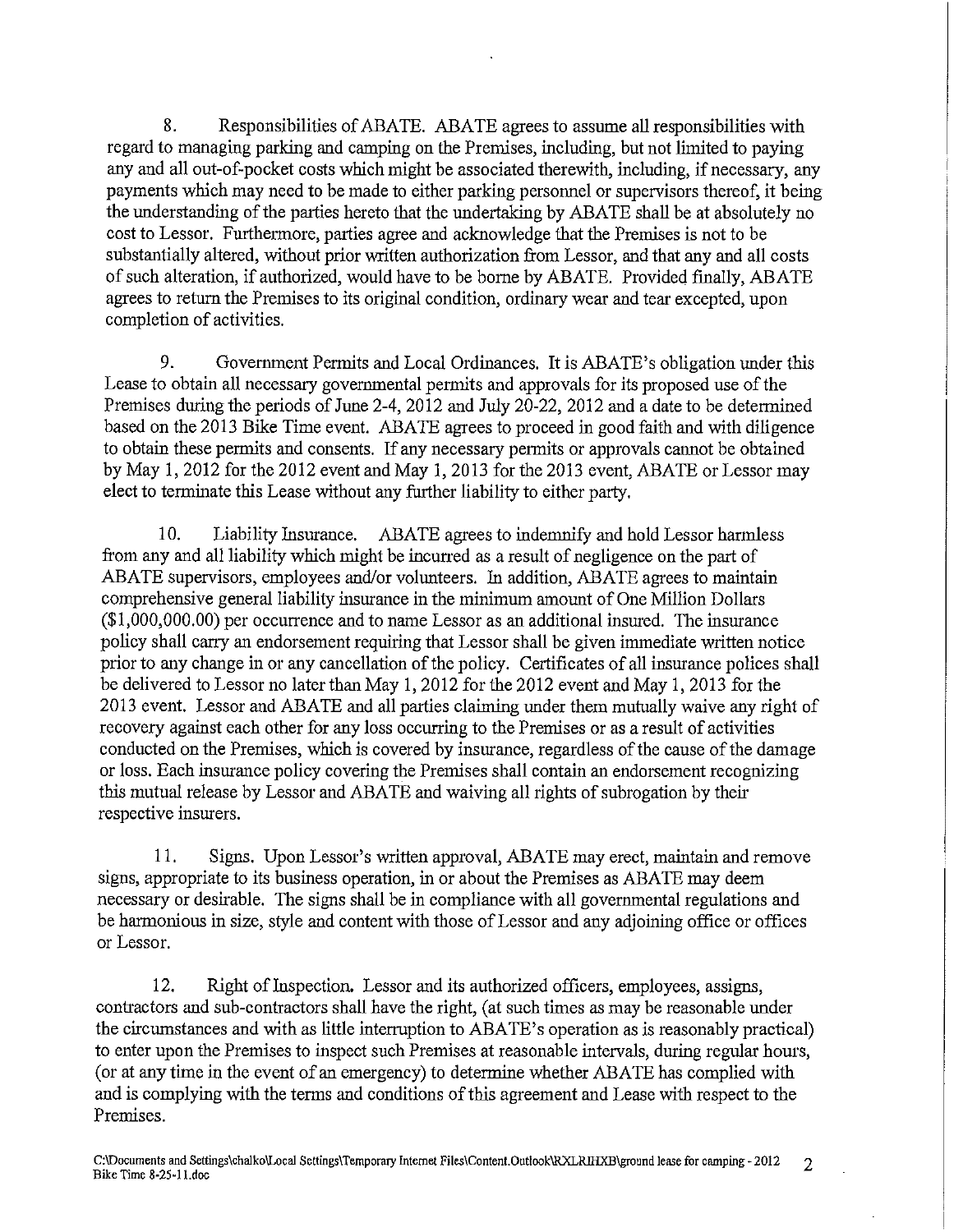## **ABATE shall also be obligated to comply with all Federal, State and local laws and regulations.**

13. Default. This Lease is granted on the condition that if an event of default ("Event of Default") shall occur and then a default ("Default") occurs, this Lease may be terminated. An Event of Default shall occur if there has been (1) failure by ABATE to obtain any policy of insurance, or to pay any insurance premium required by the terms of this Lease to be paid by ABATE; (2) Failure to obtain the necessary governmental approvals prior to the commencement of the Lease; (3) Failure by ABATE to comply with any other obligation or provision of this Lease. Following an Event of Default Lessor may send to ABATE notice of the Event of Default. The Default will become effective upon delivery.

14. Indenmity. To the fullest extent permitted by law, ABATE shall defend and indenmify and hold harmless the County, its subsidiaries, departments, divisions and agencies and their respective officials, officers, directors, employees and agents from and against any and all liability, litigation, causes of action and claims by whom so ever sought or alleged and regardless of the legal theory upon which it is based and from and against all losses, costs, expenses, fees and expenses of attorneys and expert witnesses resulting therefrom on account of, relating to or arising out of bodily injury or death of any person or on account of damage to property, including loss of use thereof arising or allegedly out of or resulting from the activities related to this ground lease. The foregoing indemnity of the County should include but not be limited to claims alleging or involving the negligence of ABATE or the joint member of ABATE and/or the County but shall not extend to liability found by way of final judgment to have resulted from the sole negligence of the County.

15. Entire Agreement and Amendment. In conjunction with matters considered herein, this Lease contains the entire understanding and agreement of the parties and there have been no promises, representations, agreements, warranties or undertakings by any of the parties, either oral or written, of any character or nature hereafter binding except as set forth herein. This Lease may be altered, amended or modified only by an instrument in writing, executed by the parties to this Lease and by no other means. Each party waives their future right to claim, contest or assert that this Lease was modified, canceled, superseded or changed by any oral agreements, course of conduct, waiver or estoppel.

16. Authority. The parties to this Lease warrant and represent that they have the power and authority to enter into this Lease in the names, titles and capacities herein stated and on behalf of any entities, person, or firms represented or purported to be represented by such entity(ies), person(s), or firm(s) and that all formal requirements necessary or required by any State and/or Federal law in order to enter into this Lease have been fully complied with. Furthermore, by entering into this Lease, ABATE hereby warrants that it shall not have breached the terms or conditions of any contract or agreement to which ABATE is obligated, which breach would have a material effect there on.

17. Michigan Law. This Lease shall be governed by the laws of the State of Michigan. Any litigation regarding this Lease or its contents shall be filed in the County of Muskegon, if in State Court, or in the United States District Court for the Western District of Michigan, if in Federal Court.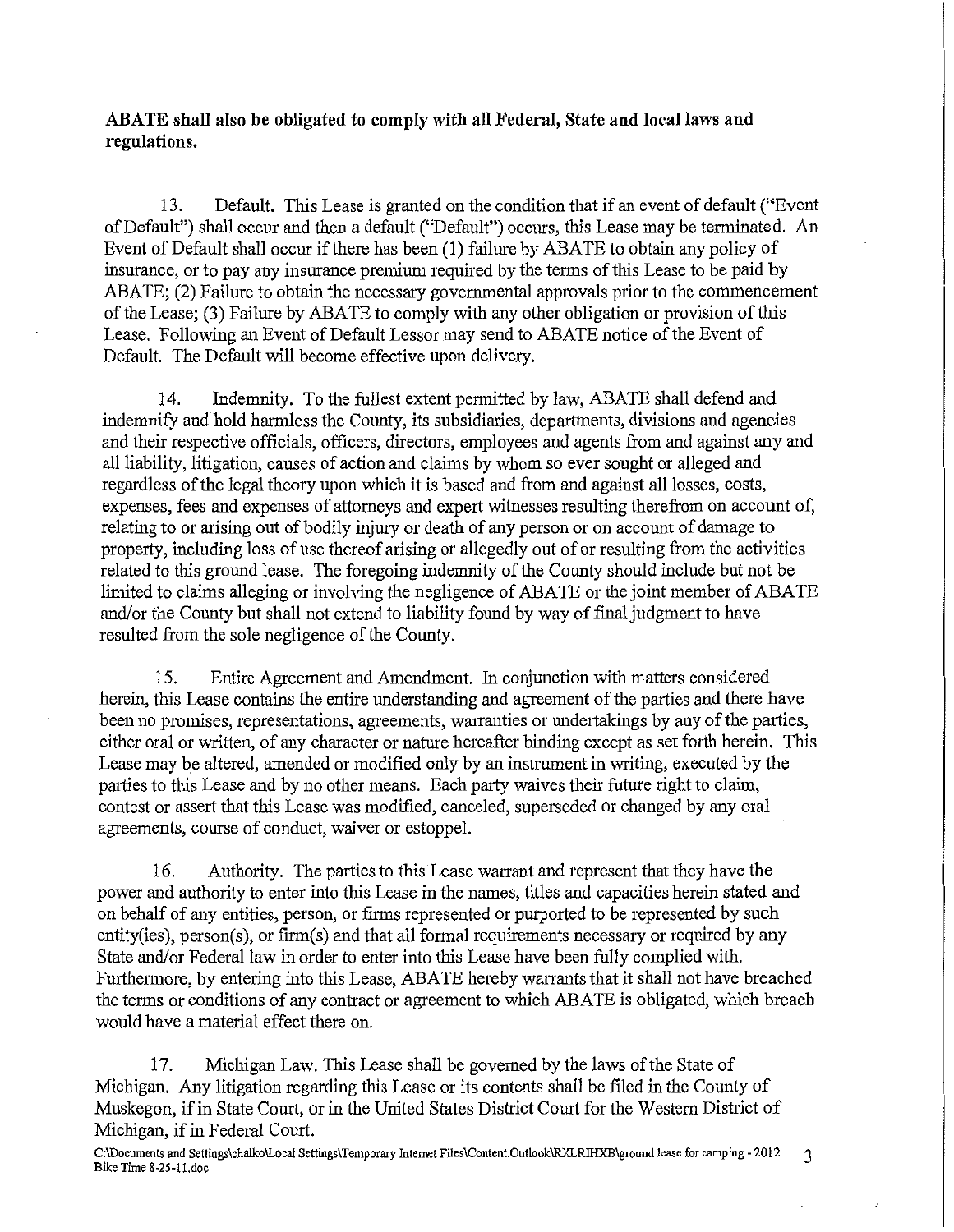18. Assignment. ABATE shall not assign any of its rights nor transfer any of its obligations under this Agreement without the prior written consent of Lessor and any attempt to so assign or so transfer without such consent shall be void and without legal effect and shall constitute grounds for termination.

19. Section Headings. The headings of the several sections, and any Table of Contents appended hereto, shall be solely for convenience of reference and shall not affect the meaning, construction or effect hereof.

20. Severability. If any one or more of the provisions contained herein shall for any reason be held to be invalid, illegal or unenforceable in any respect, then such provision or provisions shall be deemed severable from the remaining provisions hereof, and such invalidity, illegality or unenforceability shall not affect any other provision hereof, and this Agreement shall be construed as if such invalid, illegal or unenforceable provision had never been contained herein.

21. No Waiver of Default. No delay or omission of Lessor to exercise any right or power arising upon the occurrence of any event of default shall impair any such right or power or shall be construed to be a waiver of any such default or an acquiescence therein; and every power and remedy given by this Agreement to Lessor shall be exercised from time-to-time and as often as may be deemed expedient in the sole discretion of Lessor.

22. Successors and Assigns. All representations, covenants and warranties set forth in the Agreement by or on behalf of, or for the benefit of any or all of the parties hereto, shall be binding upon and inure to the benefit of such party, its successors and assigns.

23. No Third-Party Beneficiary. No person dealing with Lessor or ABATE shall be, nor shall any of them be deemed to be, third-party beneficiaries of this Agreement. This Agreement is not intended to, nor shall it be interpreted to create a special relationship between Lessor or the ABATE and any staff, visitors, residents, or other individuals who may have business through Lessor.

24. Terms and Conditions. The terms and conditions used in this Agreement shall be given their common and ordinary defmition and will not be construed against either party.

Dated: , 2011

COUNTY OF MUSKEGON, LESSOR  $By: \S$ Kenneth Mahoney, Chairman Muskegon County Board of Commiss

AMERICAN BIKERS AIMING TOWARD EDUCATION (ABATE) REGION *5* OF THE STATE OF MICHIGAN